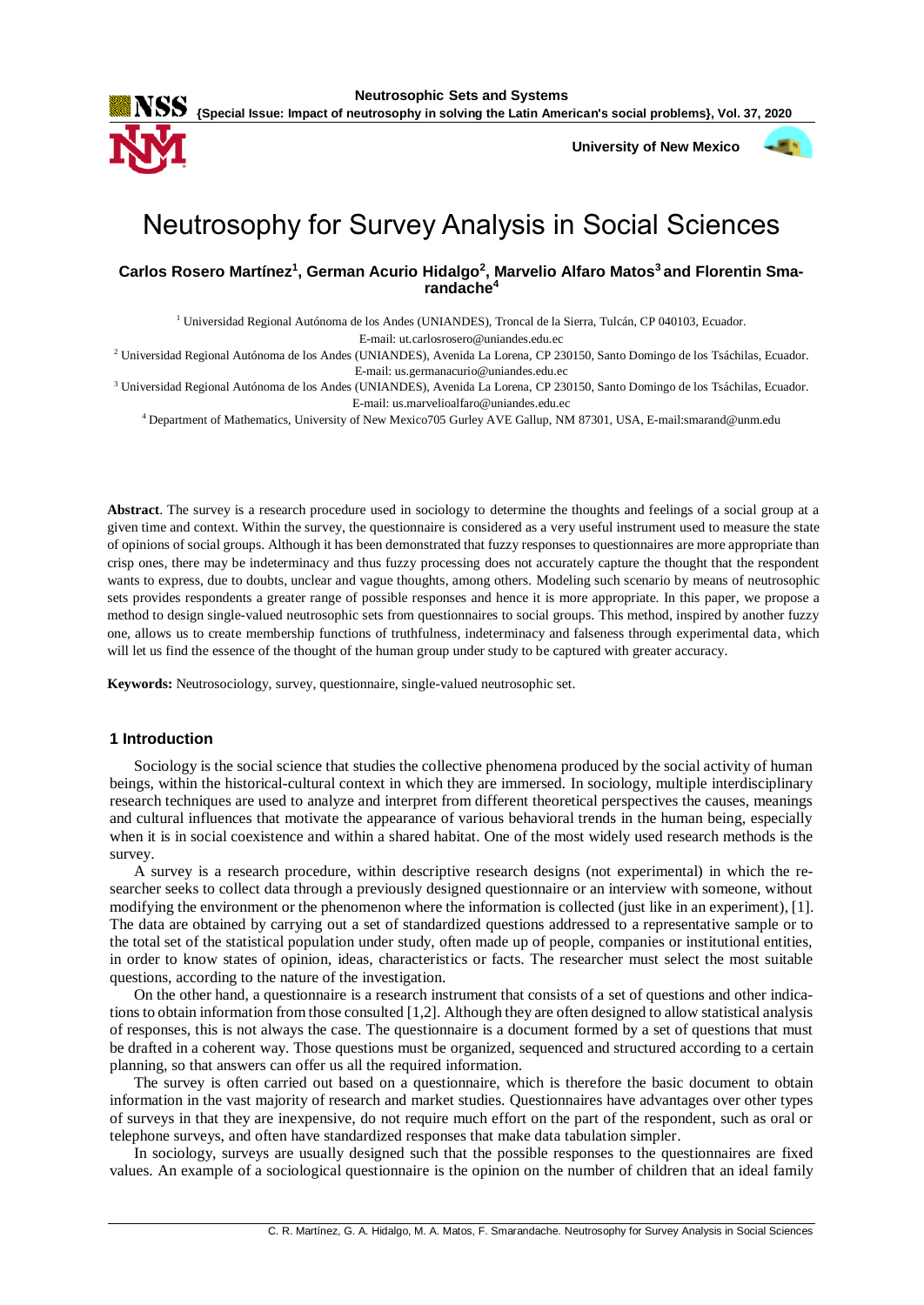should have, which can force respondents to answer with a number (2, 3, 4) even though the respondent wishes to answer more exactly, although imprecise as in interval form such as 2 to 4, [3]. Some authors have studied and demonstrated the fuzzy rather than crisp essence of surveys, [3-7]. Fuzzy sets have been proven more effective in dealing with measurements related to human thought than classical sets.

In this paper, we defend the thesis that neutrosophic sets are even more suitable than fuzzy sets to represent the possible responses to questionnaires. The former one allow the surveyed person to be able to express even more accurately and also with greater indeterminacy about their true thoughts and feelings, due to the indeterminacy membership function [8], which allows modeling the lack of knowledge, doubts or contradictions that may exist in the responses of any human being.

Neutrosophic Sociology or Neutrosociology is the study of sociology using neutrosophic scientific methods, [9-13], because the data of sociology can be vague, incomplete, contradictory, hybrid, biased, ignorant, redundant, superfluous, meaningless, ambiguous, and unclear, among others. In this new approach to the study of sociology, the concepts are represented in the form of  $\langle A \rangle$ , which is the primary concept,  $\langle$ Anti A $\rangle$ , which is its opposite, and <Neut A>, which represents those that are neither <A> nor <Anti A>.

In this paper, we are inspired by a method in [4] for the construction of fuzzy membership functions [14,15] to construct neutrosophic sets as a result of the responses of a survey by a group of individuals under study. To design a priori fuzzy membership functions or neutrosophic sets is not sufficient and yet it is of great interest finding a more adequate application of these theories. With the use of neutrosophic sets instead of fuzzy sets, greater accuracy of the results is obtained, since the single-valued neutrosophic sets allow a greater range of expression of the thoughts and feelings of the respondents, since they cannot only express their ideas, but also what they consider false and what they consider indeterminate. This method, like its predecessor, stands out for its simplicity and applicability.

This paper is structured into the following sections: Section 2, which recalls the main concepts of Neutrosophy that will be used in the proposed method. In Section 3, we introduce the method proposed in the paper and we develop two illustrative examples. The last section contains the conclusions.

#### **2 Basic concepts of Neutrosophy**

This section describes the main concepts of Neutrosophy, such as neutrosophic sets, single-valued neutrosophic sets, and single-valued neutrosophic numbers, among others. In addition, the main definitions of neutrosophic statistics are described.

**Definition 1**: ([8]) Let X be a universe of discourse. A *Neutrosophic Set* (NS) is characterized by three membership functions,  $u_A(x)$ ,  $r_A(x)$ ,  $v_A(x)$ :  $X \to 1^-0$ ,  $1^+$ [, which satisfy the condition  $-0 \le \inf u_A(x) + \inf r_A(x) +$  $\inf v_A(x) \leq \sup u_A(x) + \sup r_A(x) + \sup v_A(x) \leq 3^+$  for all  $x \in X$ .  $u_A(x)$ ,  $r_A(x)$  and  $v_A(x)$  are the membership functions of truthfulness, indeterminacy and falseness of x in A, respectively, and their images are standard or non-standard subsets of  $]$ <sup>-</sup>0, 1<sup>+</sup>[.

**Definition 2**: (8]) Let X be a universe of discourse. A *Single-Valued Neutrosophic Set* (SVNS) A on X is a set of the form:

 $A = \{(x, u_A(x), r_A(x), v_A(x)) : x \in X\}c$  (1)

Where  $u_A, r_A, v_A : X \to [0,1]$ , satisfy the condition  $0 \le u_A(x) + r_A(x) + v_A(x) \le 3$  for all  $x \in X$ .  $u_A(x)$ ,  $r_A(x)$  and  $v_A(x)$  denotes the membership functions of truthfulness, indeterminate and falseness of x in A, respectively. For convenience a *Single-Valued Neutrosophic Number* (SVNN) will be expressed as A = (a, b, c), where a, b,  $c \in [0,1]$  and satisfy  $0 \le a + b + c \le 3$ .

**Definition 3**: (8]) A *neutrosophic number* N is defined as a number in the following expression:

$$
N = d + I \tag{2}
$$

Where d is called *determinate part* and I is called *indeterminate part*.

Given  $N_1 = a_1 + b_1 I$  and  $N_2 = a_2 + b_2 I$  two neutrosophic numbers, some operations between them are defined as follows:

$$
N_1 + N_2 = a_1 + a_1 + (b_1 + b_2)
$$
 (Addition);

$$
N_1 - N_2 = a_1 - a_1 + (b_1 - b_2)
$$
 (Difference),

 $N_1 \times N_2 = a_1a_2 + (a_1b_2 + b_1a_2 + b_1b_2)$ I (Multiplication),

 $N_1$  $\frac{N_1}{N_2} = \frac{a_1 + b_1 I}{a_2 + b_2 I}$  $\frac{a_1+b_1I}{a_2+b_2I} = \frac{a_1}{a_2}$  $\frac{a_1}{a_2} + \frac{a_2b_1 - a_1b_2}{a_2(a_2+b_2)}$  $rac{a_2b_1-a_1b_2}{a_2(a_2+b_2)}$  [ (Division).

Neutrosophy studies triads, where if  $\langle A \rangle$  is an item or a concept then the triad is  $(\langle A \rangle, \langle \text{neut } A \rangle, \langle \text{anti} \rangle)$ A>),[9,10]. Neutrosociology is based on triads. E.g., the concept A = imperialist society, has an antiA = communist society, and  $neutA = neutral\, society.$ 

*Neutrosophic Statistics* extends the classical statistics, such that we deal with set values rather than crisp values, [16-22]. Neutrosophic Statistics can be used as a quantitative research method in sociology for testing social hypotheses.

C. R. Martínez, G. A. Hidalgo, M. A. Matos, F. Smarandache. Neutrosophy for Survey Analysis in Social Sciences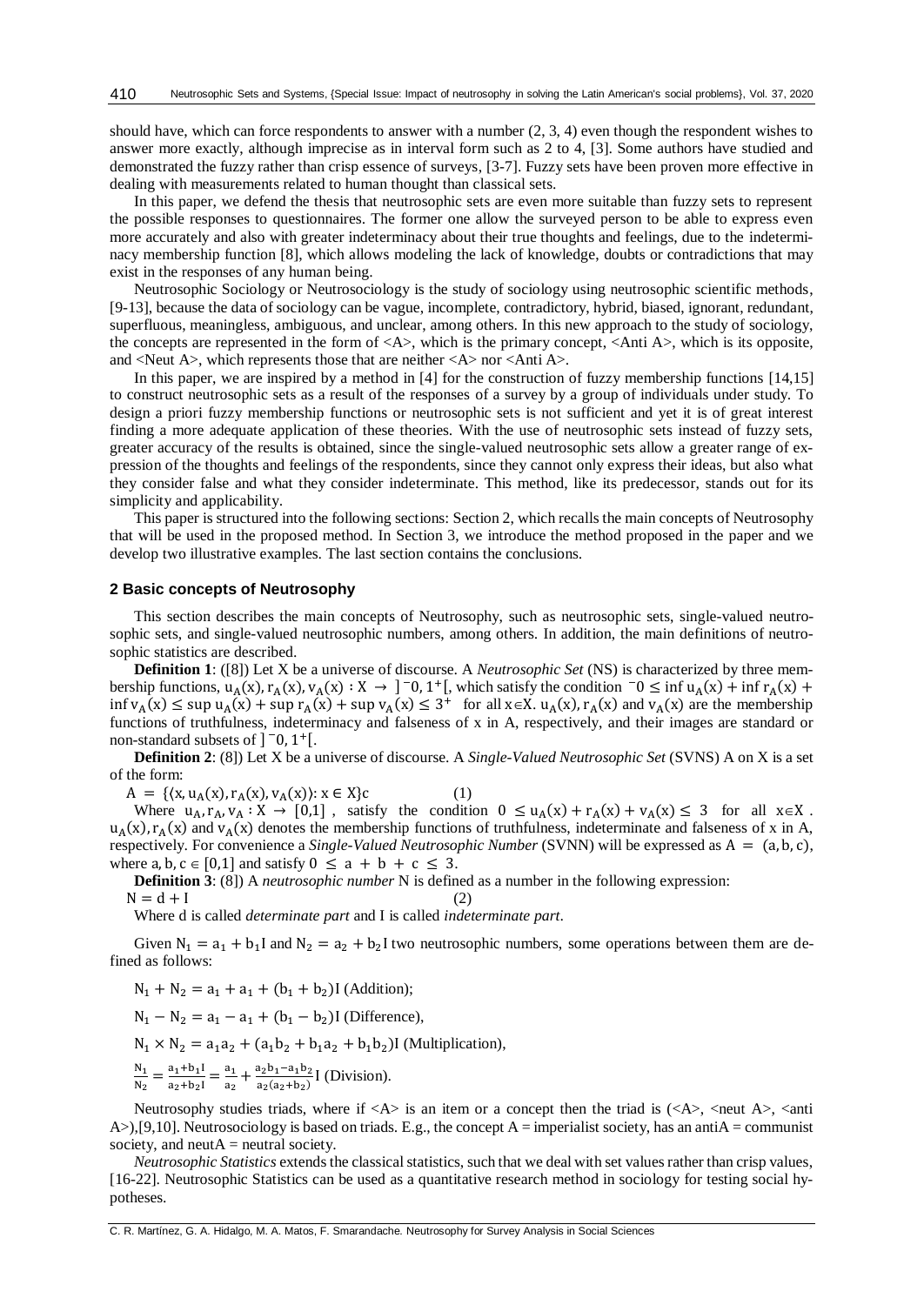*Neutrosophic Descriptive Statistics* is comprised of all techniques to summarize and describe the neutrosophic numerical data characteristics.

*Neutrosophic Inferential Statistics* consists of methods to allow the generalization of a neutrosophic sampling to a population from which the sample was selected.

*Neutrosophic Data* is the piece of information that contains some indeterminacy. Similar to the classical statistics, it can be classified as:

- *Discrete neutrosophic data*, if the values are isolated points.
- *Continuous neutrosophic data*, if the values form one or more intervals.
- Another classification is:
- *Quantitative (numerical) neutrosophic data*; for example: a number in the interval [2, 5] (we do not know exactly), 47, 52, 67 or 69 (we do not know exactly);
- *Qualitative (categorical) neutrosophic data*; for example: blue or red (we do not know exactly), white, black or green or yellow (not knowing exactly).

The *univariate neutrosophic data* is a neutrosophic data that consists of observations on a neutrosophic single attribute.

*Multivariable neutrosophic data* is neutrosophic data that consists of observations on two or more attributes. A *Neutrosophic Statistical Number* N has the form  $N = d + i$ , like Equation 2.

A *Neutrosophic Frequency Distribution* is a table displaying the categories, frequencies, and relative frequencies with some indeterminacies. Most often, indeterminacies occur due to imprecise, incomplete or unknown data related to frequency. Therefore, relative frequency becomes imprecise, incomplete, or unknown too.

*Neutrosophic Survey Results* are survey results that contain some indeterminacy.

A *Neutrosophic Population* is a population not well determined at the level of membership (i.e. not sure if some individuals belong or not to the population).

A *simple random neutrosophic sample* of size n from a classical or neutrosophic population is a sample of n individuals such that at least one of them has some indeterminacy.

A *stratified random neutrosophic sampling* the researcher groups the (classical or neutrosophic) population by a strata according to a classification; afterwards the researcher takes a random sample (of appropriate size according to a criterion) from each group. If there is some indeterminacy, we deal with neutrosophic sampling.

## **3 Application of neutrosophic theory in sociological surveys**

In the study carried out by Li in [4] about how to measure the people's thoughts, the author acknowledges the existence of possible responses like "1 or 2 (sorry)" with respect to the size of an small family, whereas other answer is "not an exact age" for the question about the exact age of a "young person". Thus, it is necessary to include the indeterminacy like a possible result of a survey. On the other hand, Li deals with indeterminacy when the range of responses is an interval rather than a single value.

In this section, we deal with indeterminacy based on single-valued neutrosophic sets and Neutrosociology concepts. The method consists of the following aspects:

- 1. Firstly, the sociologist must determine the primary concept he/she wants to measure, e.g.,  $A =$  "small" family". Next, he/she determines anti A, e.g. "big family", and neut A, e.g. "optimal family". In addition, he/she establishes the social group to analyse.
- 2. He/she asks to the group the questions he/she designed aiming to have information about the triad  $(\langle A \rangle)$ ,  $\epsilon$  and A $\epsilon$ ,  $\epsilon$  anti A $\epsilon$ ). Every question should have three variants, one of them related to one of the three elements of the triad.

The ambiguous or vague answers like "I don't know", "certain number", and so on are associated with  $\le$ neut A $>$ , even though they were responses for questions of  $\le$ A $>$  or  $\le$ anti A $>$ .

The interviewer remarks that the responses can be given in form of intervals in case it makes sense or if respondent considers it better corresponds to his/her opinions.

Questionnaires can also include answers in form of linguistic values.

The respondent should feel free to write what he/she thinks on the subject of the questions.

Let us denote as  $X_j = \{x_i^j\}_{i=1}^{m_j}$  $m_j$  the set of possible responses to question  $q_j$  (j = 1, 2,..., n).

The frequency of every possible response is calculated for every element of the triad, let us call them  $f_{< A>}(x_i^j)$ ,  $f_{\text{<}neut\ A>\}(x_i^j)$ , and  $f_{\text{<}anti\ A>\}(x_i^j)$ .

If N is the size of the social group to study, we calculate the following probabilities:

$$
p_{}\left\(x\_i^j\right\) = \frac{f\_{}\left\\(x\\_i^j\right\\)}{N}
$$
\n(3)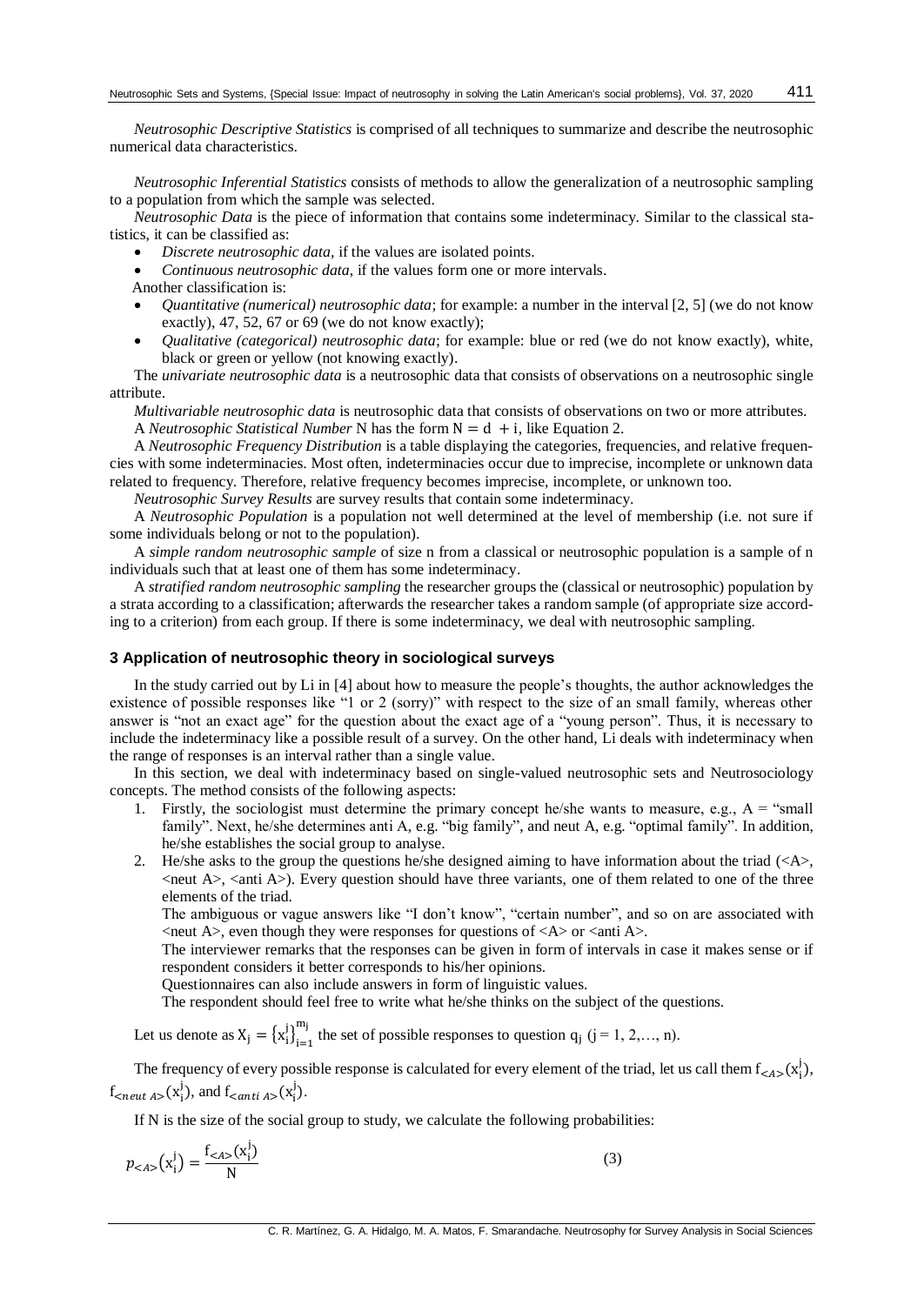$$
p_{\text{<} \text{neut } A \text{>}}(\mathbf{x}_i^j) = \frac{f_{\text{<} \text{neut } A \text{>}}(\mathbf{x}_i^j)}{N} \tag{4}
$$

$$
p_{\text{canti A>}}(\mathbf{x}_i^j) = \frac{\mathbf{f}_{\text{canti A>}}(\mathbf{x}_i^j)}{N} \tag{5}
$$

The properties of  $p_{\leq A>}(\mathbf{x}_i^j)$ ,  $p_{\leq n \text{cut } A>}(\mathbf{x}_i^j)$ , and  $p_{\leq n \text{cut } A>}(\mathbf{x}_i^j)$  are the following:

• For every 
$$
X_j
$$
 then  $p_{< A>}(x_i^j)$ ,  $p_{}(x_i^j)$ ,  $p_{}(x_i^j) \in [0, 1]$ .

- For every  $X_j$  then  $\sum_{i=1}^{m_j} (p_{\langle A \rangle}(x_i^j) + p_{\langle \text{anti } A \rangle}(x_i^j)) \le 1$ .
- For every  $X_j$  then  $\sum_{i=1}^{m_j} (p_{\leq A>}(x_i^j) + p_{\leq n \text{cut } A>} (x_i^j) + p_{\leq n \text{cut } A>} (x_i^j)) \geq 1$ .

Let us remark that the probabilities  $p_{\leq A}$ ,  $(x_i^j)$  and  $p_{\leq \text{anti }A}$ ,  $(x_i^j)$  should satisfy the property of subjective probability approach, [23], whereas, when  $p_{\text{c}neut A>}(x_i^j)$  is included then the sum can exceed the unity. This is because of  $p_{\text{<} \times \text{neut } A>}(\textbf{x}_i^j)$  and the others two may have common answers for some individuals.

Now, for every concept A the sociologists have a single-valued neutrosophic set defined as follows:

$$
A = \left\{ (\mathbf{x}, \min_{j} \left( p_{< A>}(\mathbf{x}_{i}^{j}) \right), \max_{j} \left( p_{}(\mathbf{x}_{i}^{j}) \right), \max_{j} \left( p_{}(\mathbf{x}_{i}^{j}) \right) \right) : \mathbf{x} \in \Pi_{j=1}^{n} \mathbf{X}_{j} \right\}
$$
(6)

Let us note that Π is the Cartesian product and the set A contains the definition of n-norm, [17]. Also, let us remark we are using neutrosophic statistics with neutrosophic data.

The single-valued neutrosophic set A can be de-neutrosophied to a crisp set where the elements of the triad are reduced to numerical values using the scoring function or a precision index.

A scoring function s:  $[0, 1]^3 \rightarrow [0, 3]$  is defined in Formula 7, it is an adapted scoring function from the one defined in [24].

$$
s(a) = 2 + T - F - I \tag{7}
$$

Where a is a SVNN with values (T, I, F).

The definition of precision index is given in Equation 8.

$$
a(a) = T - F \tag{8}
$$

Where  $a: [0, 1]^3 \rightarrow [-1, 1]$ . Below, we illustrate the method through two examples.

#### **Example 1**

Here, we revisit the example appeared in [4]. The survey aims to investigate what people considers is an ideal family size, thus  $\langle A \rangle$  =  $\langle A \rangle$  =  $\langle A \rangle$  =  $\langle A \rangle$  =  $\langle A \rangle$  =  $\langle A \rangle$  =  $\langle A \rangle$  =  $\langle A \rangle$  =  $\langle A \rangle$  =  $\langle A \rangle$  =  $\langle A \rangle$  =  $\langle A \rangle$  =  $\langle A \rangle$  =  $\langle A \rangle$  =  $\langle A \rangle$  =  $\langle A \rangle$  =  $\langle A \rangle$  =  $\langle A \rangle$  =  $\langle A \rangle$  =  $\langle A \rangle$  =  $\langle$ ideal family size>. Let us note we are dealing with three variants of the same concept instead of only one of them. Here, we use only one question, which is:

- 1. Use any number (0, 1,2,...) or any range (1-4, 2-3,...) to indicate your perception of:
	- 1.1. the ideal family size.
	- 1.2. you cannot determinate it is neither ideal nor not an ideal family size.
	- 1.3. non- ideal family size.

Let us assume that the population contains 6 respondents, which answer in the following way, where  $R_i =$  $(R_i^{<> R_i^{\text{ll}})}$ ,  $R_i^{<> R_i^{\text{ll}})}$ , correspond to the responses given by the i-th respondent for the triad  $(*A*>, *result A*>, *anti A*), respectively.$ 

 $R_1 = ({1,2,3,4}, {5}, {0,6,7,8,9,10})$ 

 $R_2 = (\{2\}, \{3,4\}, \{0,1,5,6,7,8,9,10\})$ 

 $R_3 = ({2,3}, {1}, {0,4,5,6,7,8,9,10})$ 

 $R_4 = (\{1,2\},\{0\},\{3,4,5,6,7\})$ 

 $R_5 = (\{0\}, \emptyset, \{x : x > 0\})$ 

 $R_6 = ({2,3,4}, {5,6}, {1,7,8,9,10}).$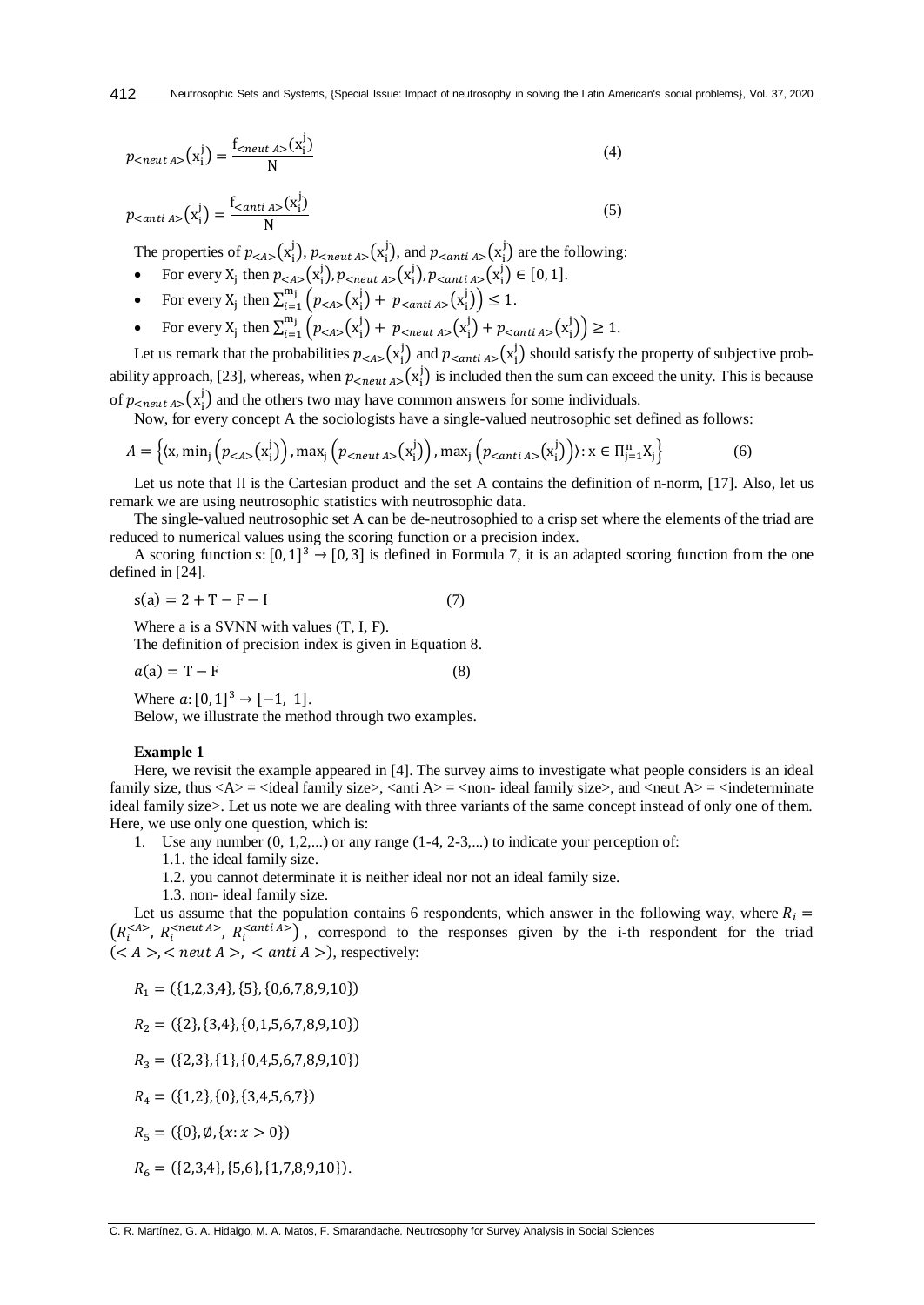That means, e.g., the first respondent thinks the ideal family size (number of children) is from 1 to 4, whereas to have not child or more than 6 is not ideal, however, 5 children is indeterminate for him/her. Contrarily, respondent 5 is against to have any child.

| Responses $X_1$ | $f_{}(x_i^1)$ | $f_{\text{x}}(x_i)$ , f <sub><math>\langle x_i^1 \rangle</math></sub> , | $f_{\text{<}anti\,A\text{>}}(x_i^1)$ . |
|-----------------|---------------|-------------------------------------------------------------------------|----------------------------------------|
|                 |               |                                                                         |                                        |
|                 |               |                                                                         |                                        |
|                 |               |                                                                         |                                        |
|                 |               |                                                                         |                                        |
|                 |               |                                                                         |                                        |
|                 |               |                                                                         |                                        |
| 6               |               |                                                                         |                                        |
|                 |               |                                                                         | 6                                      |
|                 |               |                                                                         |                                        |
|                 |               |                                                                         |                                        |
| 10              |               |                                                                         |                                        |

Table 1 summarizes the frequency of each possible response in the example:

**Table 1:** Frequencies of the responses.

The probabilities are obtained dividing the frequencies by  $N = 6$ . The truthfulness, indeterminacy and falseness membership functions are depicted in Figure 1.



**Figure 1:** Truthfulness-membership function in blue lines, indeterminacy-membership function in red lines, and falseness-membership function in yellow lines, for the concept "ideal family size".

In Figure 2 shows the scoring function using Equation 7 for the possible responses about the concept "ideal family size".



Figure 2: Scoring function of the single-valued neutrosophic set in Figure 1.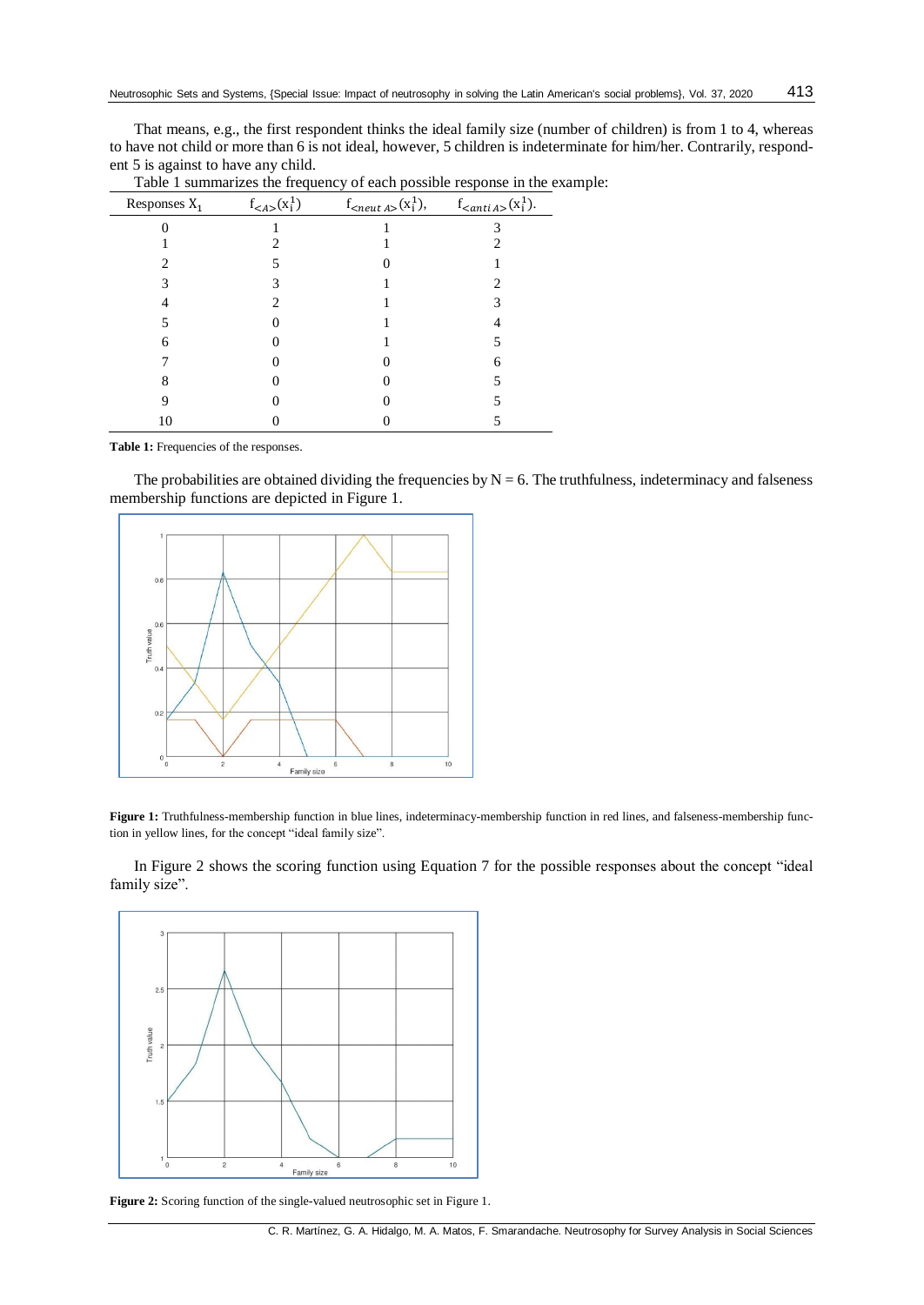Evidently, the ideal family size can be considered equal to 2 for this social group. **Example 2**

In a community, sociologists want to know how members perceive two concepts: *young* and *educated*. To do this, they design a questionnaire, one where the triad is that of (<young>, <middle-aged>, <old>), while the second triad is (<instructed>, <br/> <br/>borderline instruction>, <unlearned>).

Questions are:

- 1. How old must a person be to be considered:
	- 1.1. young?
	- 1.2. middle-aged?
	- 1.3. old?
- 2.  $\dot{\textit{i}}$  What level of education must a person have to be considered:
	- 2.1. instructed?
	- 2.2. borderline educated?
	- 2.3. not educated?

For the first question, the possible answer is an age between 0 and 120 years old, it can also be expressed in the form of intervals, that is,  $X_1 = \{G: G \subset [0, 120]\}.$ 

For the second question, the possible answers are: "primary level of education", "secondary level of education", "upper secondary level of education", "higher level of education", and "MSc. or PhD degrees ", these are the elements of  $X_2$ .

Suppose the population of study consists of 180 members. The results are shown in Figure 3:



**Figure 3:** Truthfulness-membership function in solid lines, indeterminacy-membership function in dotted lines, and falseness-membership function in dashed lines, for the concept "young".

In Figure 4 it is depicted the scoring function of the triad related with young people.



**Figure 4:** Scoring function for the single-valued neutrosophic set in Figure 3.

Regarding the level of instruction, let us assume that the results were the following: • Primary level of education has the triple  $(0, 0.01, 0.93)$ ,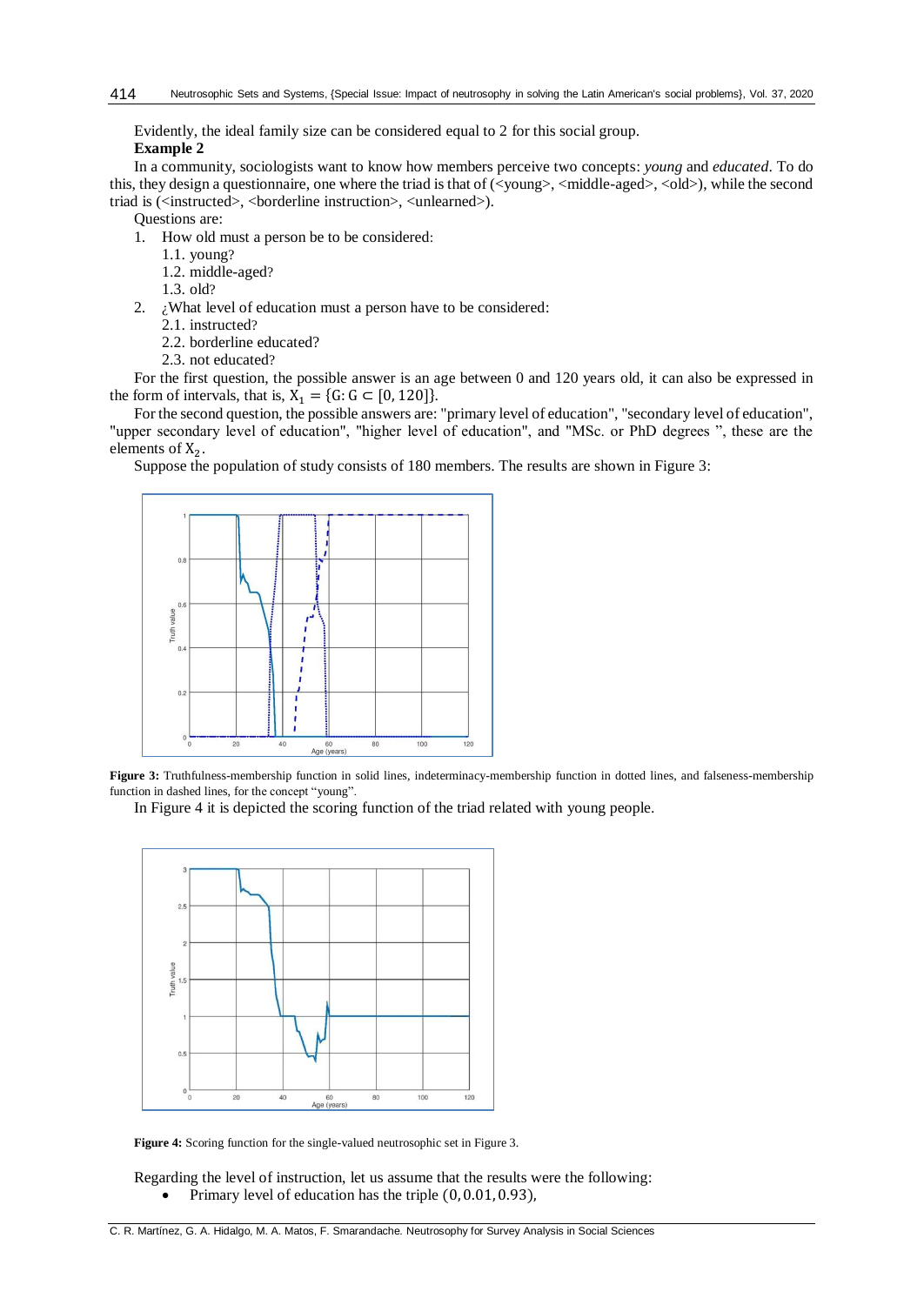- Secondary level of education has the triple (0.1, 0.6, 0.8),
- Upper secondary level of education has the triple (0.6, 0.4,0.1),
- Higher level of education has the triple  $(1, 0.1, 0)$ , and
- MSc. or PhD degrees has the triple  $(1,0,0)$ .

Thus, to define the conjunction of young and instructed person, it is necessary to obtain the Cartesian product between the pair age and education level, where the n-norm of the triple of each of them is calculated. E.g., one young 20 years old person AND having a primary level of instruction has a triad value obtained since the n-norm between  $(1, 0, 0)$  for young and  $(0, 0.01, 0.93)$  for educated, which results in  $(0, 0.01, 0.93)$  for this combination. Calculating the scoring function we have the value -0.94, thus it is very low.

# **Conclusion**

This paper introduces a neutrosophic method for survey analysis in social sciences. The new method is inspired by another one where fuzzy sets were used. The advantage of the neutrosophic approach is that the respondents can express more accurately their thoughts and feelings, because indeterminacy is considered as well as an independent membership function of falseness. The method consists of designing a single-valued neutrosophic set from the collected data. This set serves to evaluate the satisfaction of a concept by a social group. The method is also based on the Neutrosociology theory, where the set A includes the notion of the triad of the aforementioned theory. This neutrosophic approach is applied to questionnaires where both discrete numerical and linguistic responses are possible.

### **References**

- 1. Mellenbergh, G.J. (2008) *Tests and Questionnaires: Construction and administration*. In: Advising on Research Methods: A consultant's companion (Adèr, H.J. and Mellenbergh, G.J., eds.), pp. 211--236, Johannes van Kessel Publishing, Huizen, The Netherlands.
- 2. Medina-Nogueira, Y.E., El-Assafiri-Ojeda, Y., Nogueira-Rivera, D., Medina-León, A. and Medina-Nogueira, D. (2019) Design and Application of A Questionnaire for the Development of the Knowledge Management Audit Using Neutrosophic Iadov Technique. *Neutrosophic Sets and Systems*, *30*, 70-87.
- 3. Smithson, M. (1987 ) *Fuzzy Set Analysis for Behavioral and Social Sciences* Springer-Verlag, New York.
- 4. Li, S. (1989) Measuring the fuzziness of human thoughts: An application of fuzzy sets to sociological research. *The Journal of Mathematical Sociology*, *14*, 67-84.
- 5. Blagoveschensky, Y.N. and Satarov, G.A. (2005) A New Approach to Building Fuzzy Classifications in Sociological Research with Survey Data. In: *Classification and Clustering for Knowledge Discovery* (Halgamuge, S.K. and Wang, L., eds.), pp. 349-356, Springer, Berlin.
- 6. Davis, G.B. and Carley, K.M. (2008) Clearing the FOG: Fuzzy, overlapping groups for social networks. *Social Networks*, *30* 201–212.
- 7. Takemura, K. (2012) Ambiguity and Social Judgment: Fuzzy Set Model and Data Analysis. In: *Fuzzy Logic - Algorithms, Techniques and Implementations* (Dadios, E., ed.), pp. 3-24, InTech, Rijeka.
- 8. Leyva-Vázquez, M. (2018) *Neutrosophy: New advances in the treatment of the uncertainty (Neutrosofía: Nuevos avances en el tratamiento de la incertidumbre)(In Spanish)*, Pons, Brussels.
- 9. Smarandache, F. (2019 ) *Introduction to Neutrosophic Sociology (Neutrosociology)*, Pons, Brussells.
- 10. García-Arias, N., Quevedo-Arnaiz, N., Gavilánez-Villamarín, S. and Cleonares-Borbor, M. (2020) Neutrosociology for the Analysis of the Pros and Cons of the LIFE Series in UNIANDES, Ecuador. *Neutrosophic Sets and Systems*, 34, 177-182.
- 11. Campaña-Muñoz, L.C., Sánchez-Ramos, H.S. and Cabrera-Granda, J.R. (2019) Use of neutrosophy for the analysis of the social reintegration factors of released prisoners in Ecuador. *Neutrosophic Sets and Systems*, *26*, 145-152.
- 12. Salama, A.A., Eisa, M., El-Hafeez, S.A. and Lotfy, M.M. (2015) Review of Recommender Systems Algorithms Utilized in Social Networks based e-Learning Systems & Neutrosophic System. *Neutrosophic Sets and Systems*, *8*, 32-41.
- 13. Sierra-Morán, J.C., Enríquez-Chuga, J.F., Arias-Collaguazo, W.M. and Maldonado-Gudiño, C.W. (2019) Neutrosophic statistics applied to the analysis of socially responsible participation in the community. *Neutrosophic Sets and Systems*, *26*, 19-28.
- 14. Medasani, S., Kim, J. and Krishnapuram, R. (1998) An overview of membership function generation techniques for pattern recognition. *International Journal of Approximate Reasoning*, *19*, 391–417.
- 15. Bilgic, T. and Turksen, I.B. (2000) Measurement of membership functions: theoretical and empirical work. In: *Fundamentals of fuzzy sets*, pp. 195–227, Springer, US.
- 16. Smarandache, F. (2014) *Introduction to Neutrosophic Statistics* Sitech & Education Publishing, Craiova.
- 17. Smarandache, F. (2005) *A Unifying Field in Logics: Neutrosophic Logic. Neutrosophy, Neutrosophic Set, Neutrosophic, Probability and Statistics*, American Research Press, Rehoboth.